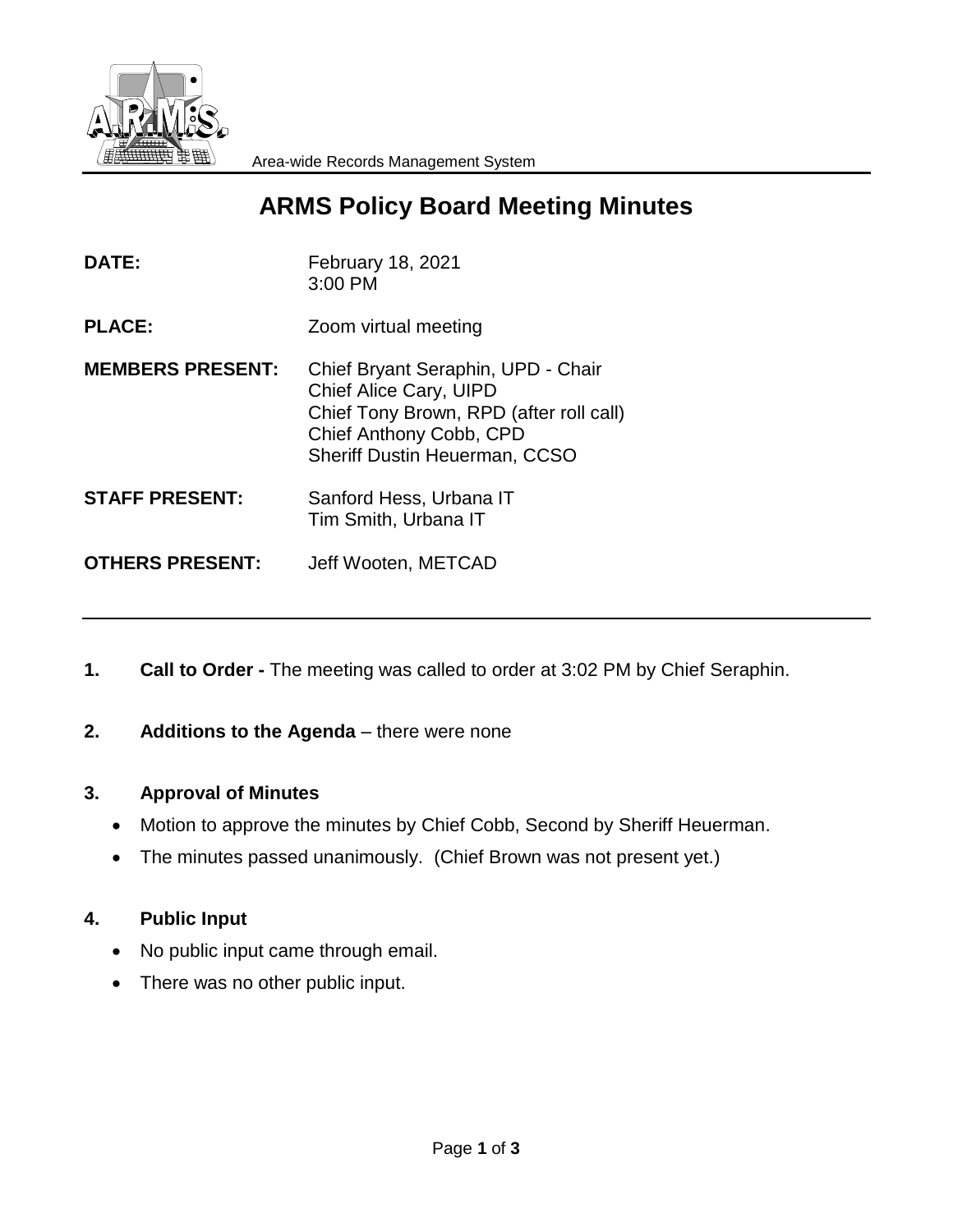## **5. Staff Report**

- Tim discussed Tyler WebCAD go-live ARMS
	- o ARMS applications have been linked to both Tyler WebCAD and Tiburon. All CAD integration work is complete as of 2/17/2021.
	- o Traffic warnings/citations/NTAs can now be linked to WebCAD to improve accountability/accuracy.
	- $\circ$  A third-party vendor (SQL server developer) was enlisted to convert Tyler CAD data extracts into a structure that could be interfaced with ARMS and other applications such as BWC and Alarms.
	- o CAD-only reports on ARMS menus won't be linked to WebCAD, better reporting is available in WebCAD. Tiburon CAD reports will remain functional in ARMS.
- Tim discussed NIBRS Grants and Programming Work
	- o NIBRS work has been on hold since mid-December due to CAD integration.
	- o Additional NIBRS related data validations were added to ARMS.
	- o Data submissions for NIBRS certification started on 2/18/2021.
		- Six months of data will be submitted to the ISP test system, starting with November 2020.
		- Agencies will need to continue to run monthly state edits over ARMS data, and make corrections as needed. This will continue to be a part of the NIBRS data submission process.
		- During certification, data for NIBRS submissions will be manually built by Tim, and sent 1 case at a time in 1 week segments. A Chicago PD contractor is building software to mass submit cases, and will share the software with ARMS agencies upon completion.
		- **Tim will work with agencies to update case that don't pass NIBRS validations,** then resubmit after corrections are made.
		- After 6 months of data have been submitted and certified in the ISP NIBRS test system, the same data will be submitted to the ISP NIBRS production system and ARMS agencies will be considered live. Future cases and updates to cases since 11/1/2020 (NIBRS start date) will be submitted to the ISP production system.
		- **Programming and processes still need to be completed for further validation** and data submission automation.
- Development recent activities